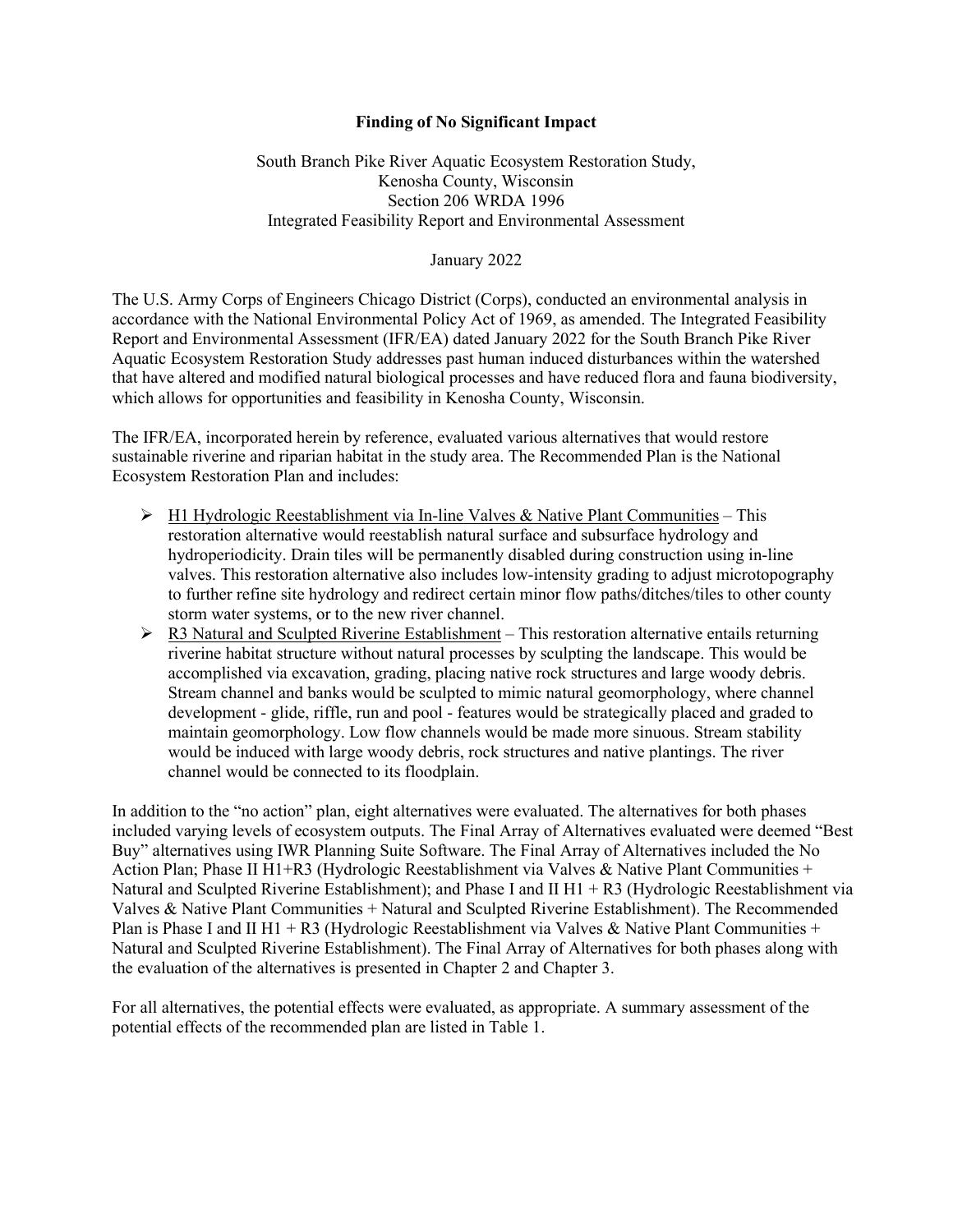| гаэн н эашшагу огт онлын Енглээ ог нь тегонингийн г |                          | Insignificant                            |                                            |
|-----------------------------------------------------|--------------------------|------------------------------------------|--------------------------------------------|
|                                                     | Insignificant<br>effects | effects as a<br>result of<br>mitigation* | <b>Resource</b><br>unaffected<br>by action |
| Geology and Soils                                   | $\boxtimes$              |                                          |                                            |
| Hydrology                                           | $\boxtimes$              |                                          |                                            |
| Hydraulics                                          | $\boxtimes$              |                                          |                                            |
| <b>Water Quality</b>                                | $\boxtimes$              |                                          |                                            |
| Hazardous, toxic, and radioactive waste             |                          |                                          | $\boxtimes$                                |
| Air Quality                                         | $\boxtimes$              |                                          |                                            |
| <b>Plant Communities</b>                            | $\boxtimes$              |                                          |                                            |
| Macroinvertebrates                                  | $\boxtimes$              |                                          |                                            |
| Fishes                                              | $\boxtimes$              |                                          |                                            |
| Reptiles and Amphibians                             | $\boxtimes$              |                                          |                                            |
| <b>Birds</b>                                        | $\boxtimes$              |                                          |                                            |
| Mammals                                             | $\boxtimes$              |                                          |                                            |
| Threatened and Endangered Species                   |                          |                                          | $\boxtimes$                                |
| Archaeological and Historical Properties            |                          |                                          | $\boxtimes$                                |
| <b>Social Properties</b>                            |                          |                                          | $\boxtimes$                                |
| <b>Recreational Activities</b>                      | $\Box$                   |                                          | $\boxtimes$                                |
| <b>Environmental Justice</b>                        | l.                       |                                          | $\boxtimes$                                |
| Transportation and Traffic                          | $\boxtimes$              |                                          |                                            |
| <b>Utilities</b>                                    | $\boxtimes$              |                                          |                                            |

**Table 1: Summary of Potential Effects of the Recommended Plan**

All practicable and appropriate means to avoid or minimize adverse environmental effects were analyzed and incorporated into the recommended plan. Best management practices (BMPs) as detailed in the IFR/EA will be implemented, if appropriate, to minimize impacts.

No compensatory mitigation is required as part of the recommended plan.

Public review of the IFR/EA and FONSI was completed on January 6, 2022. All comments submitted during the public review period were considered before finalizing the IFR/EA and FONSI.

Pursuant to section 7 of the Endangered Species Act of 1973, as amended, the U.S. Army Corps of Engineers determined that the Recommended Plan will have no effect on federally listed species or their designated critical habitat.

Pursuant to section 106 of the National Historic Preservation Act of 1966, as amended, the U.S. Army Corps of Engineers determined that historic properties would not be adversely affected by the Recommended Plan. The Wisconsin State Historic Preservation office concurred with the determination on November 29, 2921 via email (see Section A5 of Appendix A).

Pursuant to the Clean Water Act of 1972, as amended, the discharge of fill material associated with the Recommended Plan has been found to be in compliance with section 404(b)(1) Guidelines (40 CFR 230).